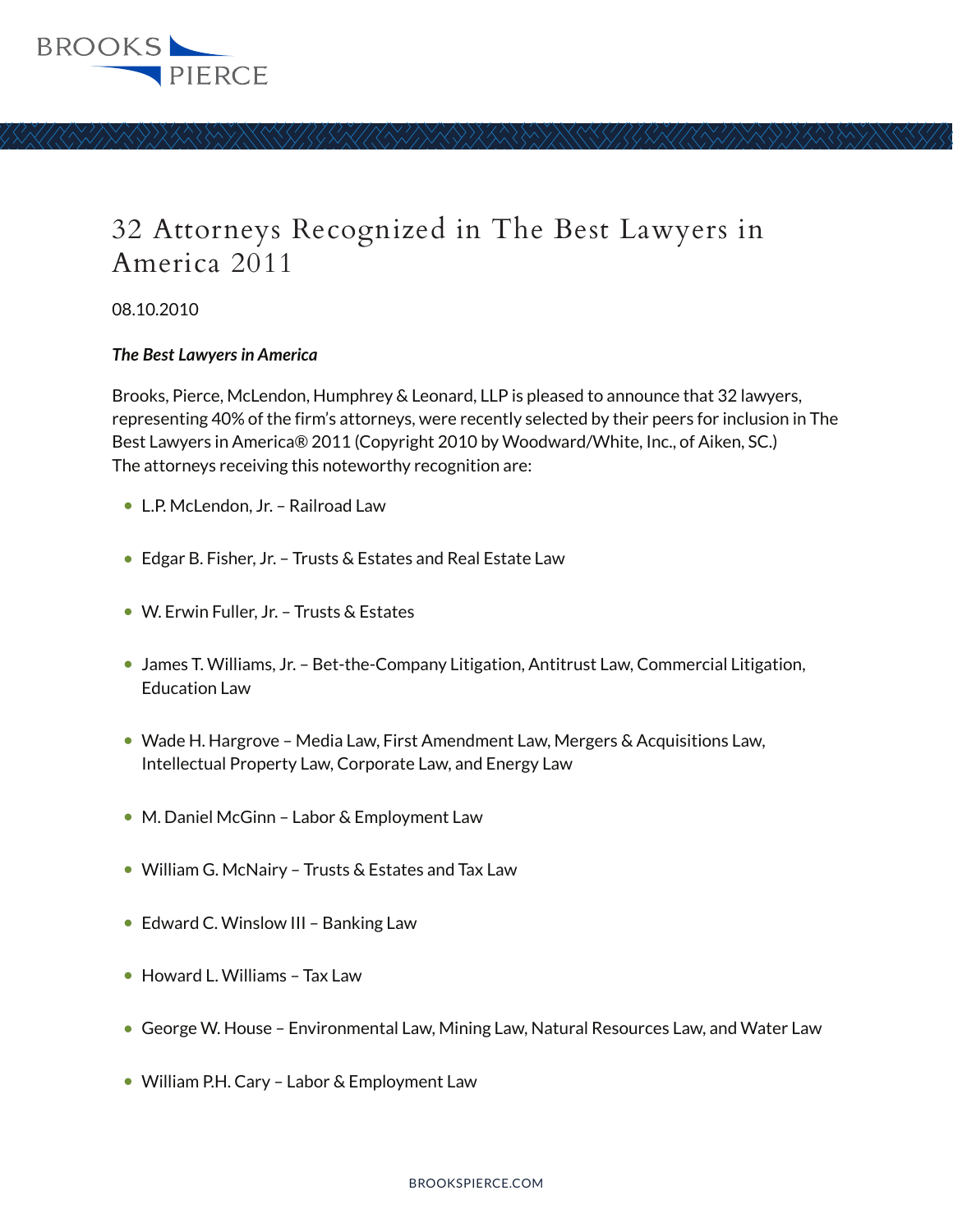

32 Attorneys Recognized in The Best Lawyers in America 2011

- Reid L. Phillips Commercial Litigation
- Robert A. Singer Banking Law, Corporate Law, Mergers & Acquisitions Law
- John H. Small Bankruptcy & Creditor-Debtor Rights Law
- Randall A. Underwood Banking Law
- S. Leigh Rodenbough IV- Commercial Litigation and Real Estate Law
- Mark J. Prak First Amendment Law
- Jill R. Wilson Education Law
- Marc D. Bishop Corporate Law
- Jim W. Phillips, Jr. Commercial Litigation
- Mack Sperling Commercial Litigation
- Jeffrey E. Oleynik Antitrust Law, Bankruptcy & Creditor-Debtor Rights Law
- Mark Davidson Corporate Law, Mergers & Acquisitions Law, Securities Law, Tax Law
- Robert J. King III Commercial Litigation, Environmental Law
- V. Randall Tinsley Environmental Law
- Marcus W. Trathen First Amendment Law
- James C. Adams II Commercial Litigation
- Ed Turlington Government Relations Law and Corporate Law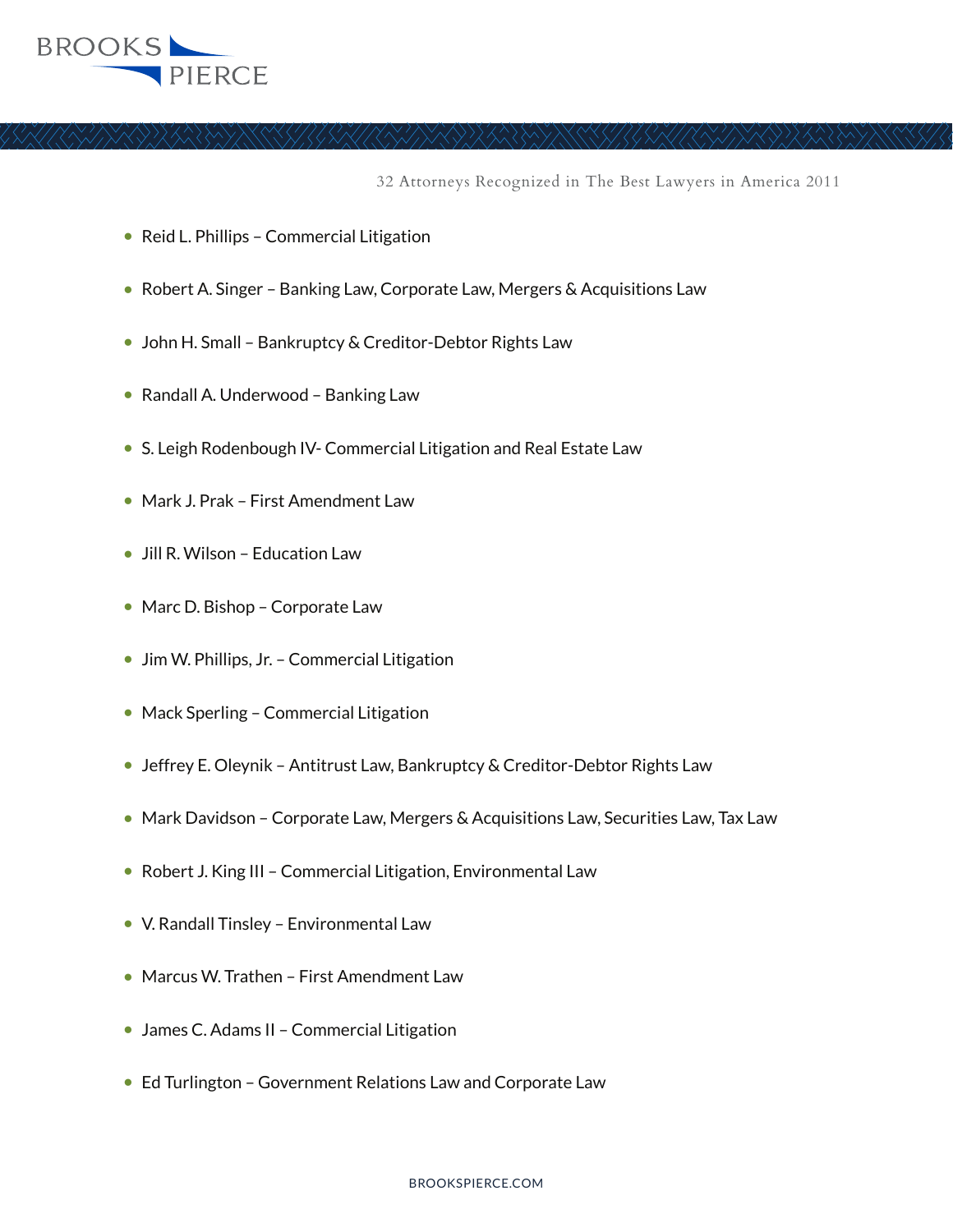

32 Attorneys Recognized in The Best Lawyers in America 2011

- Jennifer K. Van Zant Antitrust Law, Commercial Litigation
- Kearns Davis Bet-the-Company Litigation, Criminal Defense: White-Collar, Commercial Litigation
- David W. Sar Intellectual Property Law
- Robert W. Saunders Non-Profit/Charities Law and Tax Law

Since its inception in 1983, *Best Lawyers* has become universally regarded as the definitive guide to legal excellence. Because *Best Lawyers* is based on an exhaustive peer-review survey in which more than 39,000 leading attorneys cast almost 3.1 million votes on the legal abilities of other lawyers in their practice areas, and because lawyers are not required or allowed to pay a fee to be listed, inclusion in *Best Lawyers* is considered a singular honor. Corporate Counsel magazine has called *Best Lawyers* "the most respected referral list of attorneys in practice."

## **PEOPLE**

James C. Adams II Marc D. Bishop William P.H. Cary Mark Davidson Kearns Davis George W. House Robert King III William G. McNairy Jeffrey E. Oleynik Jim W. Phillips Jr. Mark J. Prak S. Leigh Rodenbough IV David W. Sar